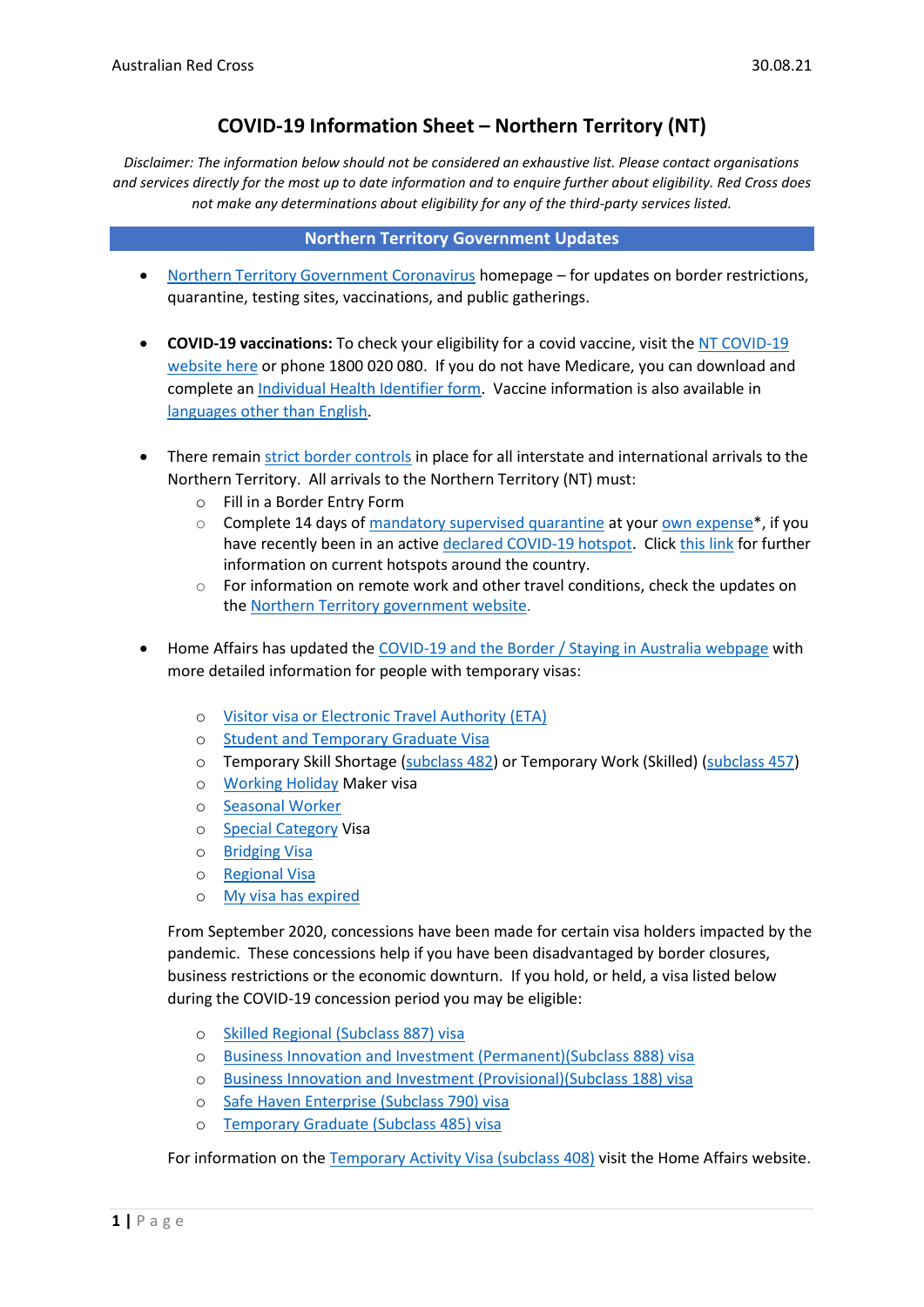# **How to stay COVID safe**

• With the relaxing of restrictions, and opening of state and some international borders, Australian governments are encouraging everyone to remain COVID safe.

### **Physical distancing**

- o When and where possible, remain 1.5 metres away from other people.
- o Avoid physical greetings such as handshaking, hugs and kisses.
- o Take extra care if you are using [public transport.](https://www.infrastructure.gov.au/transport/files/covid19_public_transport_principles_29052020.pdf)
- o Avoid crowds and large public gatherings.
- o Wear a mask when in public.

### **Workplaces & schools**

- o Follow the recommended government [health and hygiene advice.](https://www.health.gov.au/news/health-alerts/novel-coronavirus-2019-ncov-health-alert/how-to-protect-yourself-and-others-from-coronavirus-covid-19/good-hygiene-for-coronavirus-covid-19)
- o Avoid non-essential face-to-face meetings.
- o Provide alcohol-based hand rub for all staff.
- o Eat lunch at your desk or outside rather than in the lunchroom.
- o Regularly clean and disinfect surfaces that many people touch
- o Open windows or adjust air conditioning for more ventilation
- o Stay at home if you are feeling unwell.

## **Employment & Work Rights**

- From 01 May 2021, if you relocate to take up ongoing work, including an apprenticeship, for more than 20 hours a week for more than six months, you may be eligible to receive up to:
	- $\circ$  \$3,000 if you relocate to a capital city\*
	- o \$6,000 if you relocate to a regional area
	- o An extra \$3,000 if you relocate with a dependent.

For more information on Relocation Assistance, visit the Australian Government's Department of Education, Skills & Employmen[t website here.](https://www.dese.gov.au/rattuaj)

### • **Temporary relaxation of working hours for student visa holders**

Due to exceptional circumstances during the COVID-19 pandemic and the need to ensure the supply of critical services, the [Department of Home Affairs and Australian Border Force](https://immi.homeaffairs.gov.au/visas/getting-a-visa/visa-listing/student-500/temporary-relaxation-of-working-hours-for-student-visa-holders) will take a flexible approach to student visa holders working beyond their usual work limitations, but only in specified industries.

You can work more than 40 hours a fortnight if you are:

- o employed by an aged care Approved Provider or Commonwealth-funded aged care service provider with a RACS ID or a NAPS ID, before 8 September 2020
- o employed by a registered National Disability Insurance Scheme provider
- o enrolled in a health care related course and you are supporting the health effort against COVID-19, as directed by health officials.

You **cannot** work more than 40 hours if you are employed in a supermarket.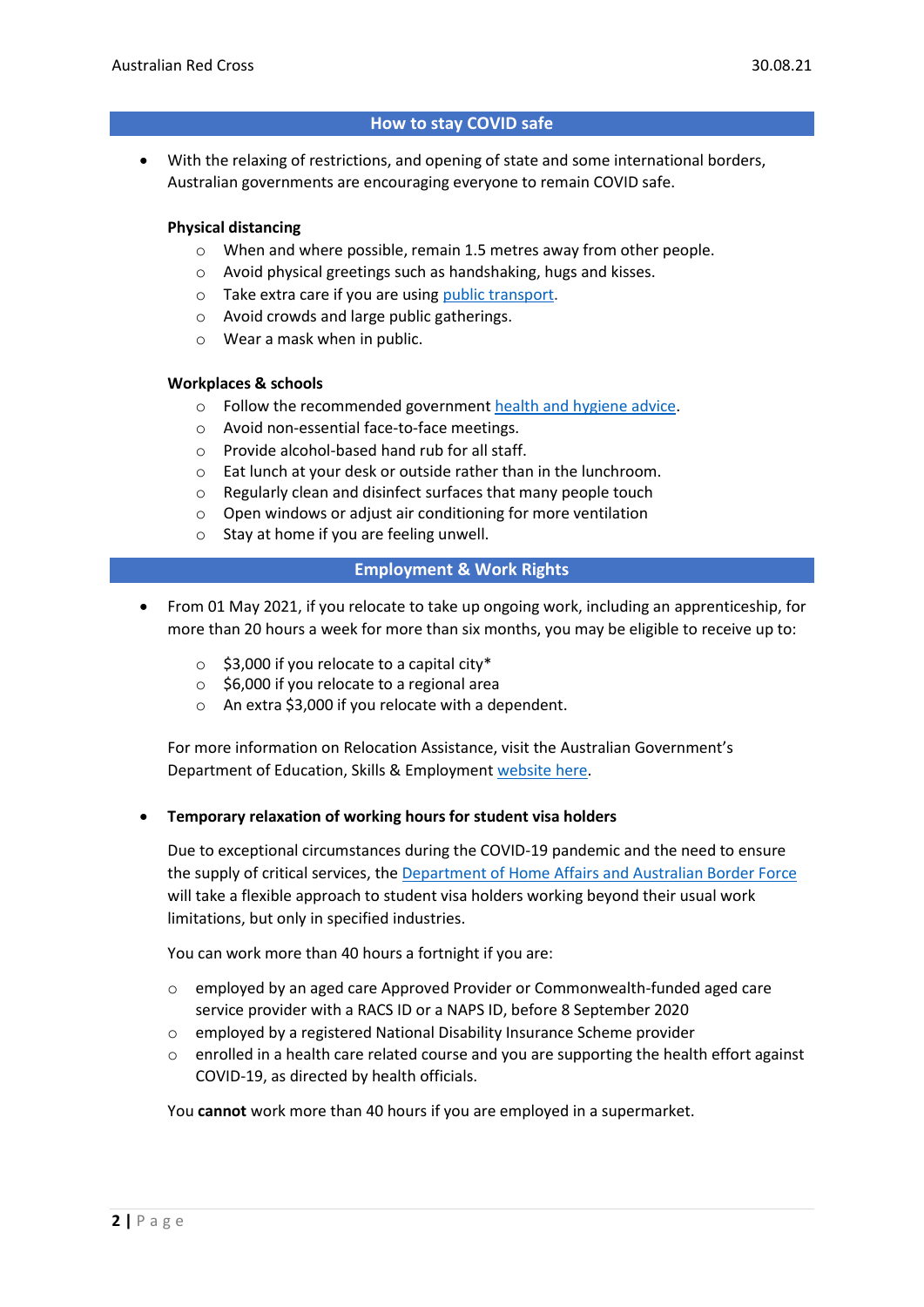All workers in Australia have the same rights and protections at work, regardless of citizenship or visa status. Your employer must comply with Australian workplace and immigration laws, including their obligation to:

- Pay you the right pay rate for all time worked
- Provide a safe workplace.
- For information on [working](https://immi.homeaffairs.gov.au/visas/getting-a-visa/visa-listing/student-500/temporary-relaxation-of-working-hours-for-student-visa-holders) in Australia visit the [Home Affairs website.](https://immi.homeaffairs.gov.au/visas/working-in-australia)

The Fair Work [Ombudsman](https://www.fairwork.gov.au/) provides education, assistance, advice and guidance to employers and employees, and can inquire into and investigate breaches of the Fair Work Act.

Ignite Potential specialises in settlement, employment, training and social enterprise opportunities. For more information on their services and programs, [visit their website.](https://www.ignitepotential.org.au/)

For a list of recruitment agencies in the Northern Territory, in a range of professions[, click this link.](https://theterritory.com.au/work/northern-territory-recruitment-agencies)

# **Food and/or Emergency Relief**

- [AskIzzy](https://askizzy.org.au/) is a national database with links to supports including housing, food and clothing, health services, financial support, family violence assistance, and much more.
- The National Debt Helpline provides free financial advice, and [the NDH website](https://ndh.org.au/) has information on topics such as rent, utilities and emergency financial assistance. The NDH is open Monday to Friday from 9:30am – 4:30pm, on 1800 007 007.
- [Multicultural Services of Central Australia,](https://mcsca.org.au/) located in Alice Springs, provides support to CALD and multicultural communities in the Central NT region, including Emergency Relief support such as financial assistance with unpaid hospital bills, and grocery vouchers. Phone: (08) 8952 8776.
- Online Service Directory: Northern Territory [Council of Social Services Directory](https://ntcoss.org.au/directory)
- Foodbank NT operate a Mobile Pantry Bus across Greater Darwin. Check th[e Foodbank NT website](https://www.foodbank.org.au/NT/food-for-life-program/?state=nt) for the most up to date times and locations, or ph: (08) 8947 3669 [/ info@bcnt.org.au.](mailto:info@bcnt.org.au)
- **[Anglicare NT](https://www.anglicare-nt.org.au/)** [\(anglicare@anglicare-nt.org.au\)](mailto:anglicare@anglicare-nt.org.au):

Darwin Region 5 Nemarluk Drive, Ludmilla Phone: 8946 4800

• **[Catholic Care](https://www.catholiccarent.org.au/)**

Darwin (08) 8944 2000 [darwin@catholiccarent.org.au](mailto:darwin@catholiccarent.org.au) 17 Hidden Valley Road, Berrimah

Palmerston (08) 8932 9977 [palmerston@catholiccarent.org.au](mailto:palmerston@catholiccarent.org.au) Shop 10B Goyder Centre, Palmerston Palmerston Region 11 Palmerston Cct, Palmerston Phone: 8935 1500

Katherine (08) 8971 0777 [katherine@catholiccarent.org.au](mailto:katherine@catholiccarent.org.au) 14 Giles Street, Katherine

Tennant Creek (08) 8962 3065 [tennantcreek@catholiccarent.org.au](mailto:tennantcreek@catholiccarent.org.au) 58 Schmidt Street, Tennant Creek

## • **[Salvation Army](https://www.salvationarmy.org.au/locations/northern-territory/)** Darwin - Crn Lee Point Road and Yanyula Drive, Anula, Darwin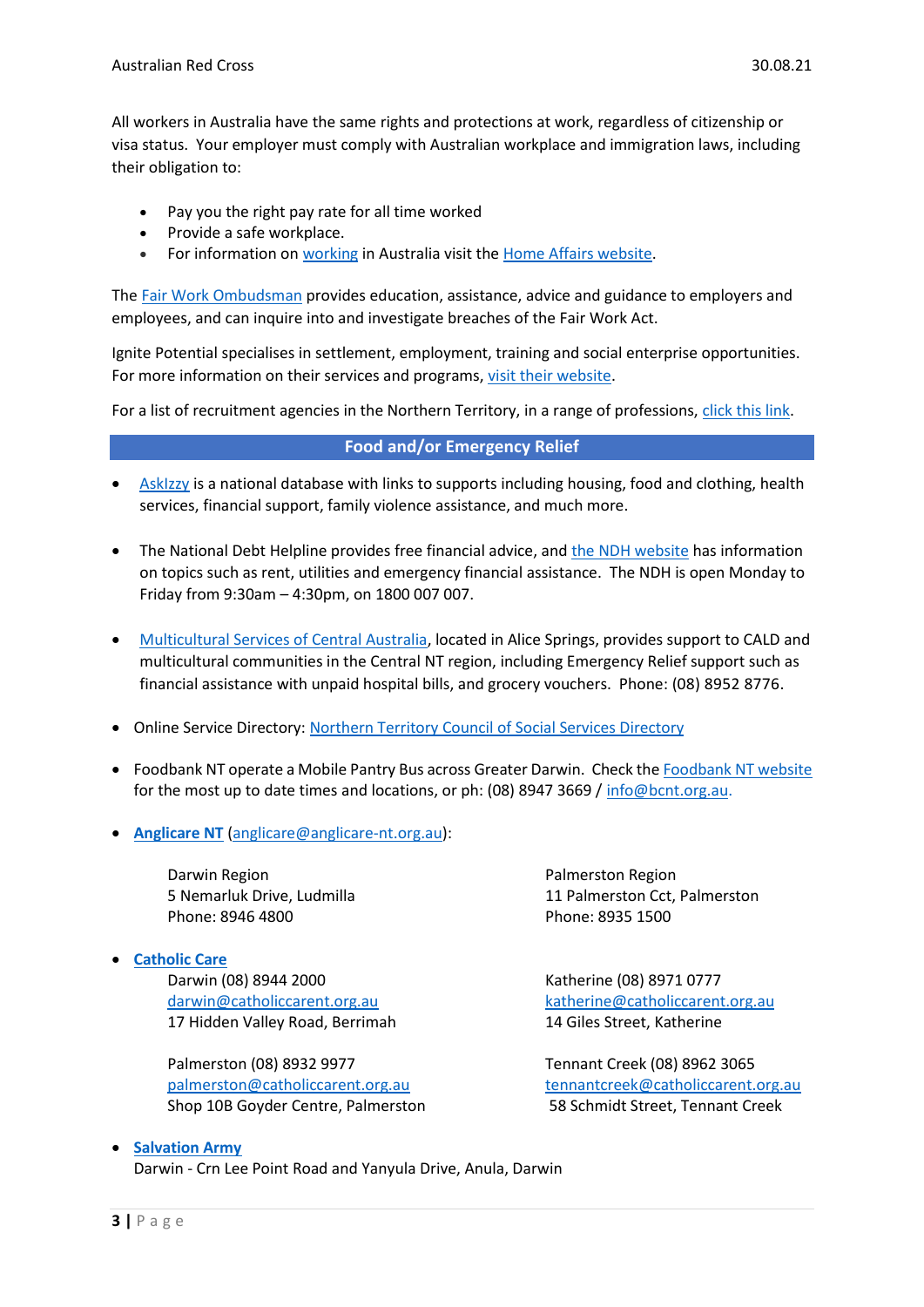Palmerston - Woodroffe Avenue, Woodroffe Phone: 8945 1947 – phone assessment required for support.

- **[Mission Australia](https://www.missionaustralia.com.au/contact-us/nt)** 1 Carey Street, Darwin / 8935 0900
- **[Larrakia Nation](file://///rcau.org.au/Citrix/FolderRedirection/nhoagland/Desktop/S&T%20Info%20Sheets/Larrakia%20Nation)**  76 Dick Ward Drive, Coconut Grove NT / [reception@larrakia.com](mailto:reception@larrakia.com) / 8948 3733
- **[Crisis Accommodation Gove](https://ntcoss.org.au/directory/listing/crisis-accommodation-gove-inc)** Nhulunbuy / Phone 8987 1166, [manager@cagove.com.au](mailto:manager@cagove.com.au)
- **[Multicultural Council of NT:](https://www.mcnt.org.au/)** Malak Shopping Centre, Malak, phone: 8945 9122
- **[St Vincent de Paul Society \(NT\)](https://www.vinnies.org.au/page/Contacts/NT/)** Darwin 2 Westralia Street, Stuart Park, 8981 4374 & 8942 1548 [erp.darwin@sydpnt.org.au](mailto:erp.darwin@sydpnt.org.au)

Palmerson 3 Royal Street 8981 7783 & 8932 4390

Alice Springs 38 Railway Terrace, Alice Springs, 0871 8952 1074 / erp.alicesprings@sydpnt.org.au

• **[Lutheran Community Care](https://www.lccare.org.au/)** 

Alice Springs 55A Gap Road Tel: 08 8953 5160 / [alicesprings@lccare.org.au](mailto:alicesprings@lccare.org.au)

• **[Sommerville Community Services](https://www.somerville.org.au/)**

For **Darwin** and **Palmerston** call the NDH on 1800 007 007 For the **Katherine** office 08 8972 5100 or email [scs@somerville.org.au](mailto:scs@somerville.org.au)

• **[The Gathering Inc](https://www.thegatheringinc.org.au/)** Phone: (08) 8988 1177 for all enquiries / [thegatheringinc@gmail.com](mailto:thegatheringinc@gmail.com) Check the website for the times and locations of food relief

# **Rent and Utilities**

- The [Darwin Community Legal Service](https://www.dcls.org.au/about-us/) hosts the Tenants Advice Service providing support for housing matters in Northern Territory. Phone 08 8982 1111 or free call 1800 812 953**.**
- [Tenants Advice Service](https://www.dcls.org.au/tenants-advice/)
	- o Fact Sheet [Coronavirus and Tenancy](https://www.dcls.org.au/wp-content/uploads/2020/03/Coronavirus-and-tenancy.pdf)
	- o Rent Reduction Template Letter [Coronavirus: Request for Rent Reduction](https://www.dcls.org.au/wp-content/uploads/2020/03/Request-for-rent-reduction.docx)
	- o [NEED HELP?](https://www.dcls.org.au/tenants-advice/tenancy-factsheets/) Contact 8982 1111 or 1800 812 953 (free call)
	- o Interpreters are available.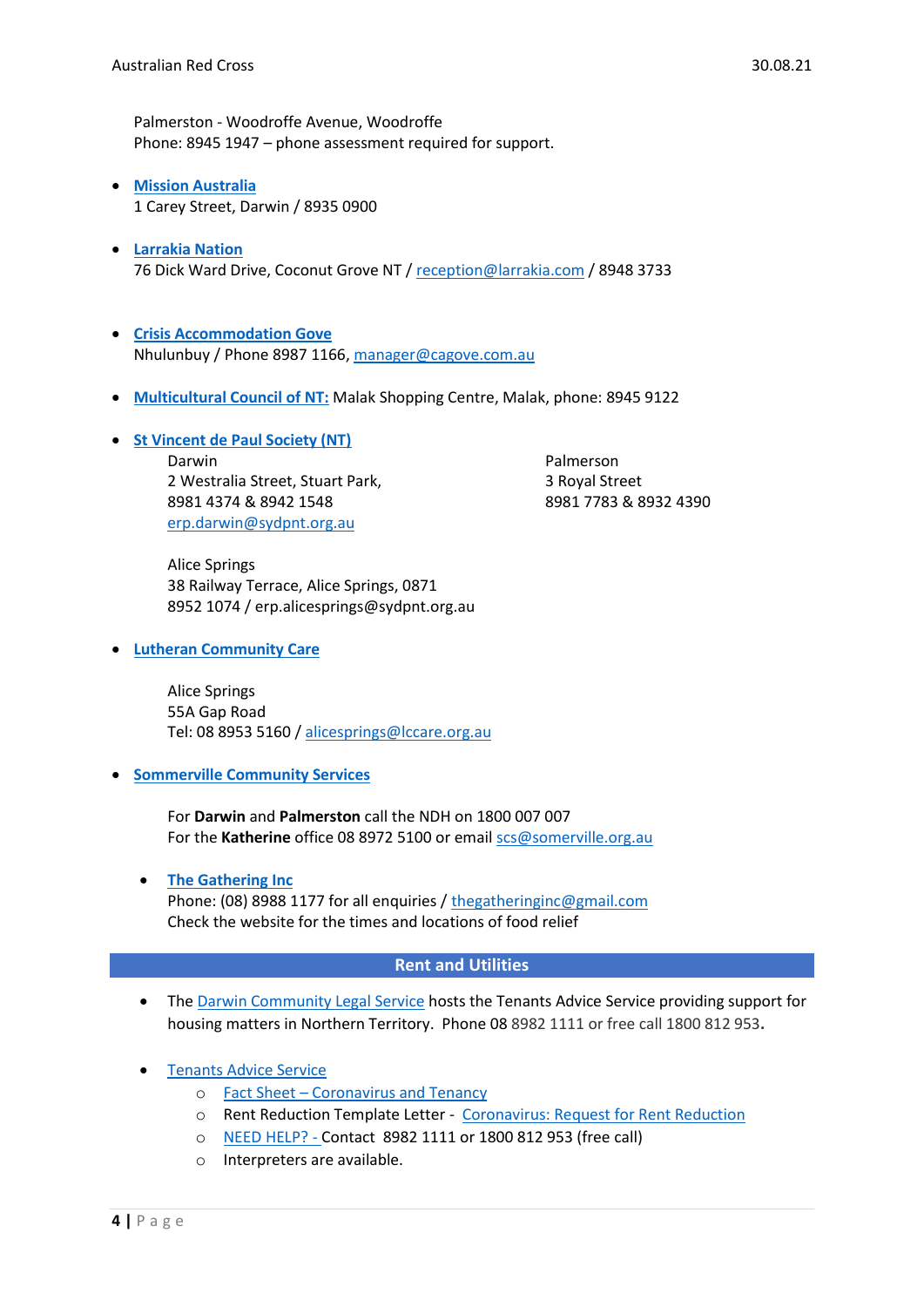- Power and Water [Customer Alerts on COVID-19](https://www.powerwater.com.au/about/news-and-media/alerts/customer-bulletin/information-about-covid-19)
	- o Customers facing hardship can [apply for a payment extension here.](https://www.powerwater.com.au/customers/online-services/Apply-for-a-payment-extension)
	- o Customers on the hardship program will not be disconnected.
- [Jacana Energy COVID-19 Updates:](https://www.jacanaenergy.com.au/news_and_publications/covid-19-updates)
	- o Hardship assistance: complete the [Request for payment arrangement form](https://www.jacanaenergy.com.au/news_and_publications/forms/payment_plan) or call **1800 522 262** to discuss your specific circumstances.
- You can make a complaint If you have contacted your utility provider and they will not help you: [Ombudsman NT](https://australianredcross.sharepoint.com/sites/RedCrossMSP/Shared%20Documents/COVID-19/Advocacy%20+%20funding%20tools/ombudsman.nt.gov.au) or Telecommunications Industry Ombudsman - 1800 062 058

## **Housing / Homelessness**

**Renting in the NT:** The COVID-19 pandemic and the resulting restrictions has resulted in the NT Government examining the Residential Tenancies Act 1999 and the Business Tenancies (Fair Dealings) Act 2003 to assist renters remaining in their rental properties for the duration of this crisis.

Currently all parties have a responsibility to work together to sustain tenancies to keep people in their homes/businesses[. NT Consumer Affairs](https://consumeraffairs.nt.gov.au/rental-changes-due-to-covid-19) strongly encourages any renters who are experiencing financial distress due to the pandemic and cannot pay their rent, to contact their property owner or manager to negotiate a solution as soon as possible.

### **Housing support services.**

- [St Vincent de Paul](https://www.vinnies.org.au/page/Contacts/NT/?gclid=EAIaIQobChMIrM3mzfuK6QIVhJOPCh2UKgv6EAAYASAAEgIcafD_BwE) Homelessness Services in Darwin and Katherine will conduct appointments and assessments by phone only. Call 8948 8100
- Dawn House (Women's Shelter) Darwin Region 8945 1388 [/info@dawnhouse.org.au](mailto:/info@dawnhouse.org.au)
- Women'[s Safety Services of Central Australian,](https://www.wossca.org.au/) Alice Springs 8952 6075 / Email: ws@wossca.org.au
- [Sommerville Community Services](https://www.somerville.org.au/) For Darwin and Palmerston call NDH 1800 007 007 For Katherine office 08 8972 5100 or emai[l scs@somerville.org.au](mailto:scs@somerville.org.au)
- [Shelter Me](https://www.shelterme.org.au/) is a directory of services for homeless Territorians.

### **Health and Medical Care**

- **COVID-19 waiver of fees:** Testing and treatment for COVID-19 is free for everyone including those who are ineligible for Medicare. See [here](https://coronavirus.nt.gov.au/stay-safe/testing) for more information and testing sites.
- Th[e Refugee Health Guide](https://refugeehealthguide.org.au/referrals/) includes programs staffed by refugee nurses, doctors and other specialists that operate nationally – providing specialised mental and primary health care and service coordination to refugees and people seeking asylum. Information on referral pathways in the Northern Territory are foun[d here.](https://refugeehealthguide.org.au/referrals/northern-territory/)
- [Reciprocal Health Care Agreements:](https://www.servicesaustralia.gov.au/individuals/services/medicare/reciprocal-health-care-agreements) Agreements with 11 countries that covers the cost of medically necessary care when Australians visit certain countries and visitors from these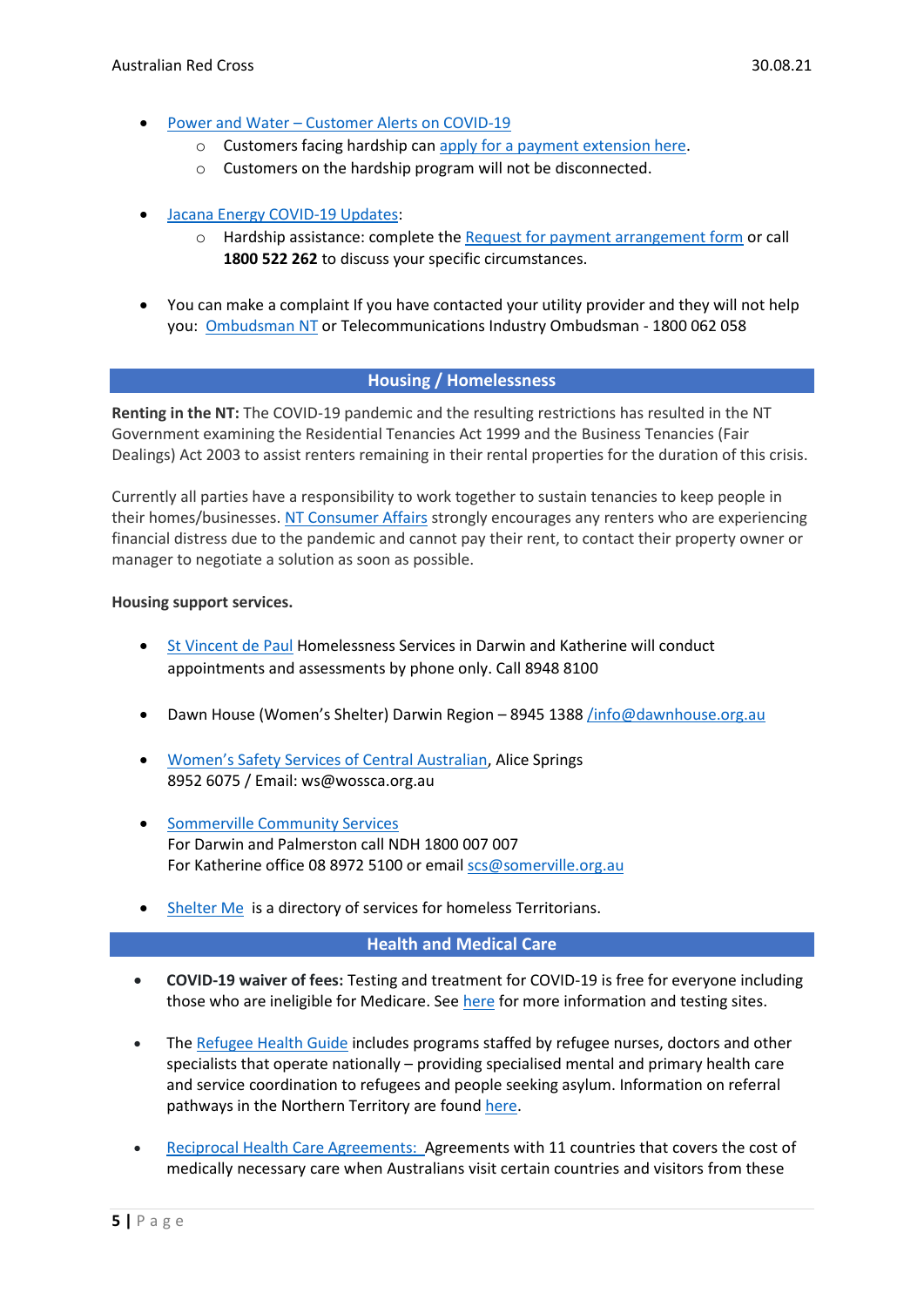countries visit Australia. Those visiting Australia from the following countries may be eligible for medical care under Medicare while in Australia; information for each country is available [here.](https://www.servicesaustralia.gov.au/individuals/services/medicare/reciprocal-health-care-agreements/when-you-visit-australia)

- [Social workers](https://nt.gov.au/wellbeing/hospitals-health-services/general-hospital-services/social-work) and patient advocates are available in all NT hospitals. o Darwin – 08 8922 8824 and Alice Springs – 08 8951 7777.
- [Temporary Visa Categories Covered by Ministerial Orders \(eligible for Medicare\)](https://www.servicesaustralia.gov.au/individuals/subjects/how-enrol-and-get-started-medicare/enrolling-medicare/how-enrol-medicare-if-youre-temporary-resident-covered-ministerial-order)
- [Amity Community Services](https://aus01.safelinks.protection.outlook.com/?url=https%3A%2F%2Fwww.amity.org.au%2F&data=04%7C01%7Csobrien%40redcross.org.au%7Cc2a50fe18f23448fede108d89283a2e9%7C1ac0eafd88864ec7afd229c150fc3208%7C0%7C0%7C637420441401141369%7CUnknown%7CTWFpbGZsb3d8eyJWIjoiMC4wLjAwMDAiLCJQIjoiV2luMzIiLCJBTiI6Ik1haWwiLCJXVCI6Mn0%3D%7C1000&sdata=a%2BQrotwVpuj6Zd4ckEnACnus3KH2KyUKq0559HANIbg%3D&reserved=0) (Darwin) and [Holyoake](https://aus01.safelinks.protection.outlook.com/?url=https%3A%2F%2Fholyoake-alice.org.au%2F&data=04%7C01%7Csobrien%40redcross.org.au%7Cc2a50fe18f23448fede108d89283a2e9%7C1ac0eafd88864ec7afd229c150fc3208%7C0%7C0%7C637420441401151374%7CUnknown%7CTWFpbGZsb3d8eyJWIjoiMC4wLjAwMDAiLCJQIjoiV2luMzIiLCJBTiI6Ik1haWwiLCJXVCI6Mn0%3D%7C1000&sdata=Zg9bZkRVTYmm%2BXB6Z%2B1UVsLQdVFd5ZhbCGFFgGEusV8%3D&reserved=0) (Alice Springs) provide support for drug and alcohol addiction. To contact Amity Community Services phone: (08) 8944 6565 or free call 1800 684 372; for Holyoake phone: (08) 8952 5899.
- For support with gambling, contact Gambling Help Territory Wide, free call 1800 858 858.
- To support older people from culturally diverse backgrounds, the Australian Department of Health has funded the Multilingual Older Persons COVID-19 Support Line. The support line will run for six months from 10 February 2021 until 31 July 2021 will be offered in the following six languages – Arabic, Cantonese, Mandarin, Greek, Italian & Vietnamese. For more information visit the [PICAC Alliance website.](http://www.picacalliance.org/multilingual-older-persons-covid-19-support-line/)

## **Information for the LGBTQI+ community**

• Information on health and counselling services, social groups, legal support, multicultural specific services, and other services can be found on this [national LGBTQI+ directory.](https://docs.google.com/spreadsheets/d/1CTv8NSkImdhclvS_ZJ61t1k33KPE5f4PF0wWApP6aFk/edit#gid=1868596043)

### **Information for International Students**

The NT government has established the [Worker and Wellbeing Fund](https://coronavirus.nt.gov.au/business-and-work/wellbeing-support) for people who have lost employment because of coronavirus and are not receiving financial support. The fund includes support for international students and temporary visa holders. Red Cross have partnered with Melaleuca Refugee Centre to provide emergency relief support. Contact Red Cross 0403 987 018 for more information.

- [StudyNT](https://theterritory.com.au/) provides support to international students living in the Northern Territory.
- The [Study Australia website](https://www.studyinaustralia.gov.au/English/student-support) provides further information and support to international students living in Australia, including in languages other than English.

### **Information for New Zealanders living in Australia**

New Zealand citizens in Australia on a Special Category Visa (SCV) may be able to access a range of payments, depending on their circumstances.

> $\circ$  Those who came to Australia prior to 26 February 2001 generally have protected status and have the same access to all Australian payments as permanent residents and Australian citizens, where eligible, including JobSeeker Payment.